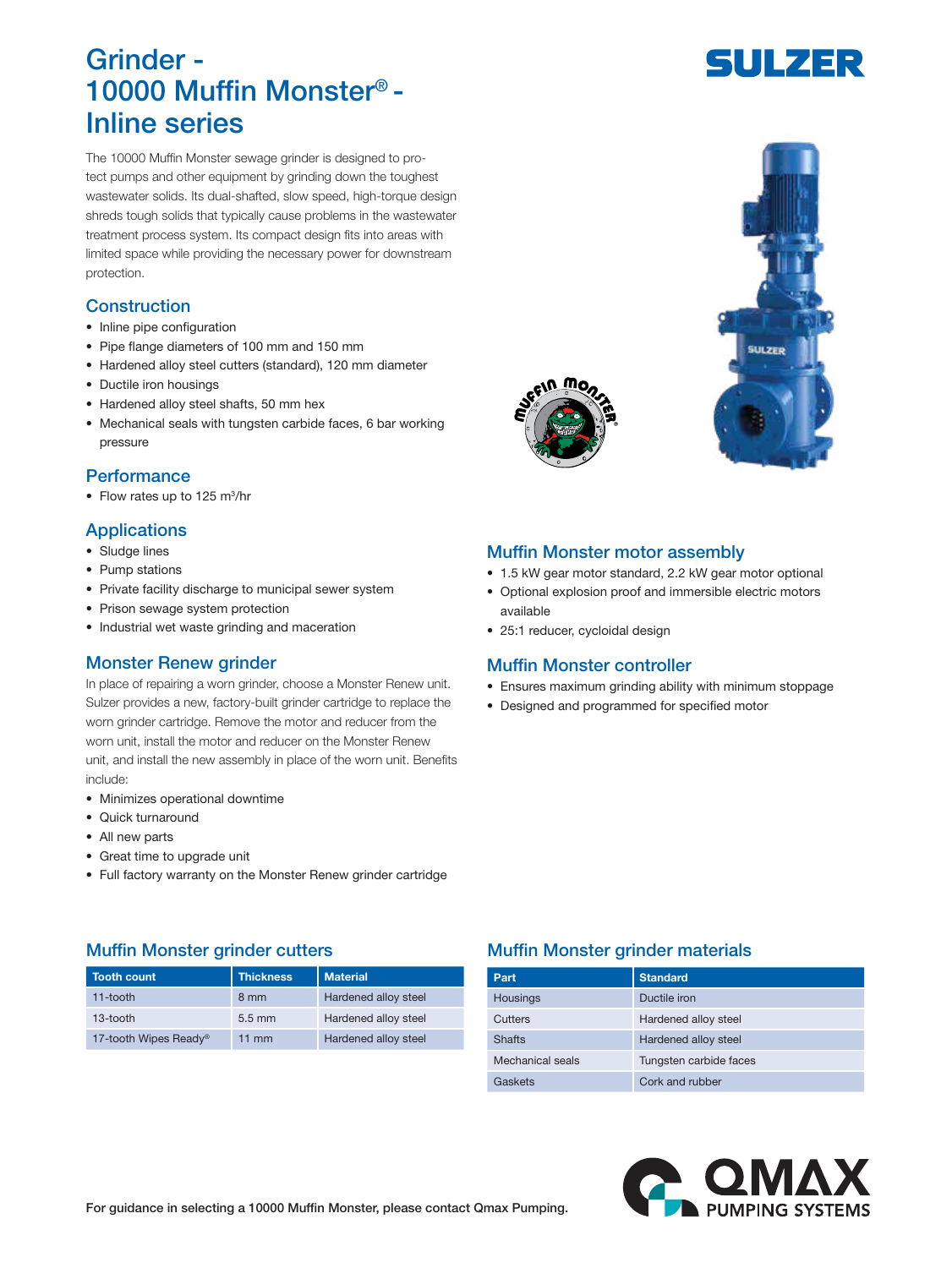

DS = dissolved solids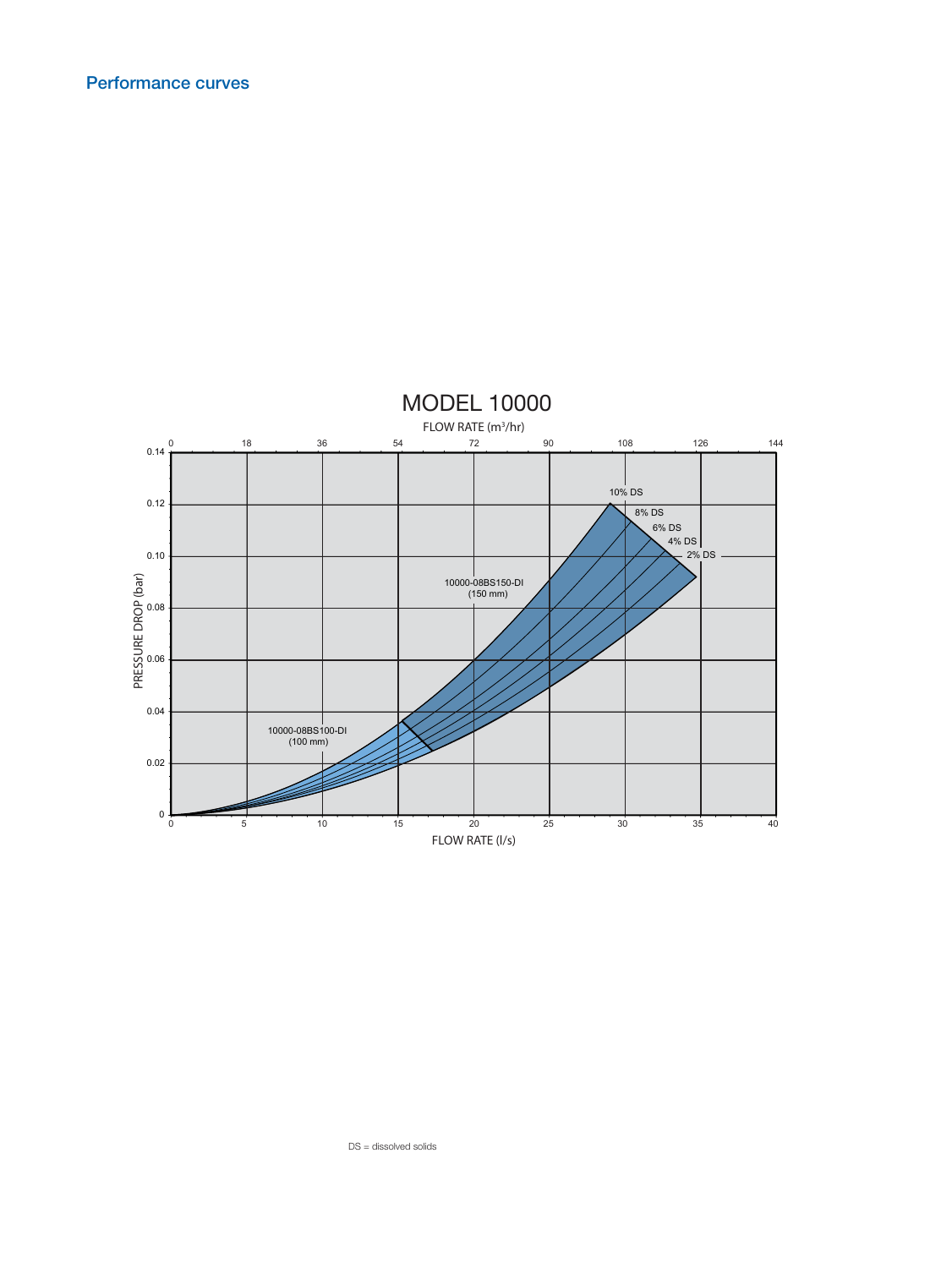

| <b>Inline</b><br>model | Flow rate 1<br>$- m3/hr$ | <b>Pipeline</b><br>size<br>$-$ mm | <b>Pressure</b><br>drop<br>- bar | Standard dimensions <sup>2</sup><br>$-$ mm |          | <b>Flange dimensions</b><br>$-$ mm |     | Approximate<br>net weight<br>– kg |          |     |
|------------------------|--------------------------|-----------------------------------|----------------------------------|--------------------------------------------|----------|------------------------------------|-----|-----------------------------------|----------|-----|
|                        |                          |                                   |                                  | A (IP55)                                   | A (IP68) | в                                  | C   | D                                 | E        |     |
| 10000-B100-DI          | 62                       | 100                               | 0.03                             | 1010                                       | 1160     | 158                                | 406 | 180                               | 19 (M16) | 137 |
| 10000-B150-DI          | 125                      | 150                               | 0.09                             | 1010                                       | 1160     | 184                                | 483 | 240                               | 23 (M20) | 147 |

1. 0-2% solids. In-Line unit typically installed prior to suction side of pump. Consult factory for analysis of application.

2. Drive dimensions are a maximum based on a unit with a 2.2 kW drive.